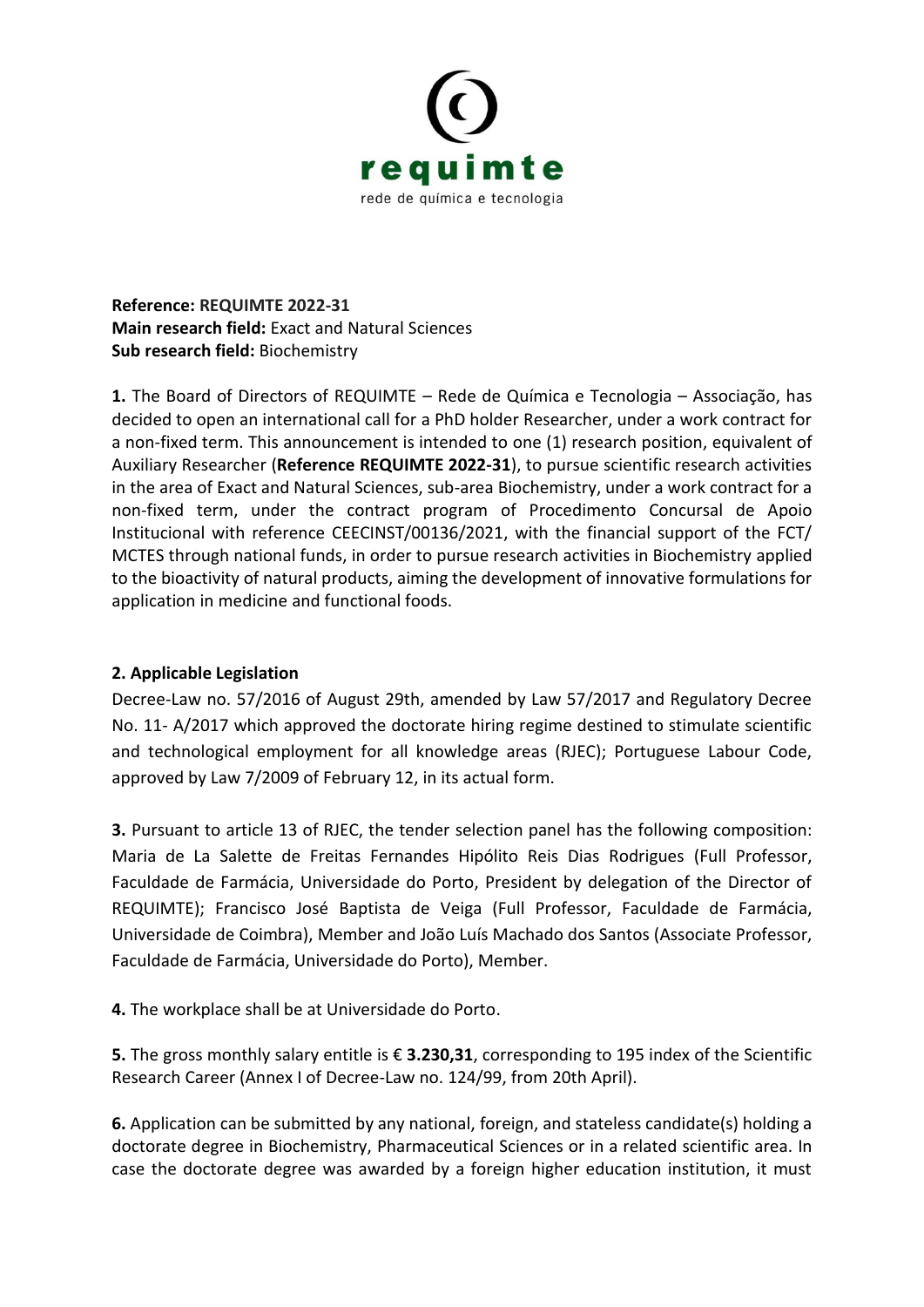comply with the provisions of Decree-Law no. 66/2018, from 16th August, and all formalities established therein must be complied with at the signature of work contract.

**7.** The tender admission general requirements are those defined in the previous point, and specific requirements are publications in the areas of extraction and characterization of bioactive compounds from natural matrices; preparation and characterization of nanomaterials and nanoformulations for biological and biomedical applications; biomedical research with animal models of neurodegenerative and/or metabolic diseases; mitochondrial bioenergetics; lipidomics.

**8.** Pursuant to article 5 of RJEC, the selection is to be made based on the evaluation of the scientific and curricular career of the candidate.

**9.** Scientific and curricular career evaluation focuses on relevance, quality, and up-todatedness:

**a)** of the scientific and technological achievements considered most relevant by the candidate, and that includes the last five years of activity;

**b)** of the research activities in fundamental and applied science, including coordination and participation in research projects, considered most relevant by the candidate and that includes the last five years of activity;

**c)** of knowledge extension and dissemination activities, namely under the scope of the promotion of culture and scientific practices, deemed most relevant by the candidate and that includes the last five years of activity;

**d)** of the experience in training and qualification of Human Resources, including the supervision of M.Sc. and Ph.D. students and researchers integrated in projects or in postdoctoral training, as well as participation in juries of academic degree examinations and in evaluation committees for the selection of projects or researchers in competitive calls.

## **10. Evaluation criteria are the following:**

In evaluating the candidates' CVs, in particular the scientific experience and scientific merit, the elements covered by the specific areas of the tender will be valued (see point 1), according to the following criteria:

**10.1** Integrated assessment of the curriculum trajectory of the candidate, based on an overview of their scientific merits, namely:

**I.** Overall scientific coherence of the CV and the impact of the achievements on the scientific field and on society. –10%;

**II.** Scientific production, measured by the number and quality of the peer-reviewed scientific publications, with valuation of those that demonstrate the autonomy and scientific leadership of the candidate. –30%;

**III.** Coordination and participation in scientific projects with competitive funding, as well as in other applied research activities considered relevant by the candidate. –10%.

**IV**. Knowledge extension and dissemination activities, measured by the organization and participation of scientific meetings, by the reviewing and editorial activities, as well as by the organization and participation of other events promoting culture, science, and science-based entrepreneurship. –5%

**V**. Experience in advanced training and qualification of Human Resources, measured by the teaching experience in Higher Education institutions and in advanced/Continuing Education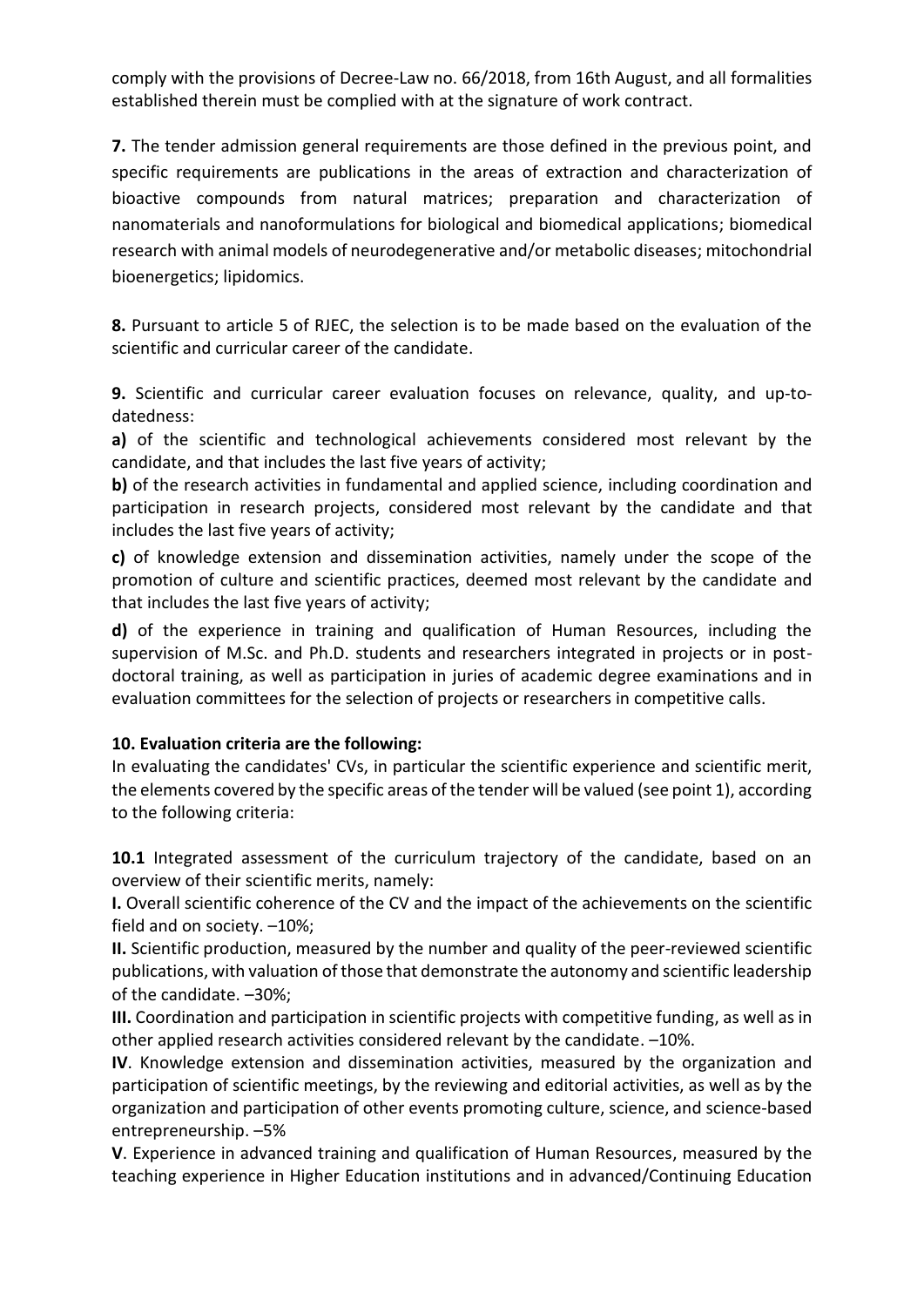courses, by the supervisions of M.Sc. and Ph.D. students and researchers integrated in projects or pos-doctoral training, as well as by participation in jury of academic degree and in evaluation committees for the selection of projects or researchers in completive calls. –10%.

**10.2** Relevant experience, proved in CV, in:

**I.** Extraction processes of bioactive compounds from natural matrices, techniques for chemical characterization of complex extracts, including HPLC-DAD, LC-ESI/MS<sup>n</sup>, and GC-MS, and *in vitro* assays for evaluating their bioactivity. –10%

**II.** Preparation and characterization of natural products-based nanoformulations to deliver active principles for specific cellular targets and/or with controlled release. –10%

**III.** Biomedical research with animal models of neurodegenerative and metabolic diseases. – 5%;

**IV.** Mitochondrial bioenergetics and lipidomics. –10%;

**11.** In the case of admitted candidates whose evaluation does not differ more than 10% from that obtained by the best positioned candidate, the jury will interview the best positioned candidate and the candidates in this situation. This will be aimed at obtaining clarifications and explanations about the curricular elements and additional information as well as to evaluate the attitude profile and motivation of the candidate.

The final score of each jury member is obtained by the following assessment: 90% scientific and curricular career evaluation and 10% interview.

**12.** Candidate final classification system shall be given based on a scale 0 to 100.

**13.** The panel shall deliberate by means of roll-call vote justified under adopted and disclosed selection criteria, with no abstentions allowed.

**14.** Minutes of panel meetings shall be executed and include a summary of all occurrences of said meeting, as well as of all votes casted by the members and respective reasoning, and shall be provided to candidates whenever required.

**15.** After selection criteria application, the panel shall prepare a sorted list of approved candidates and respective classification.

16. Panel's final decision shall be validated by the leader of the institution, who is also in charge of deciding about the hiring.

## **17. Application formalization:**

The applications are formalized at the electronic address<https://www.requimte.com/> with following documents in a digital form, in PDF format:

i) Curriculum vitae;

ii) Motivation letter, in which the candidate must explain future research objectives based on previous experience;

iii) Qualifications certificate;